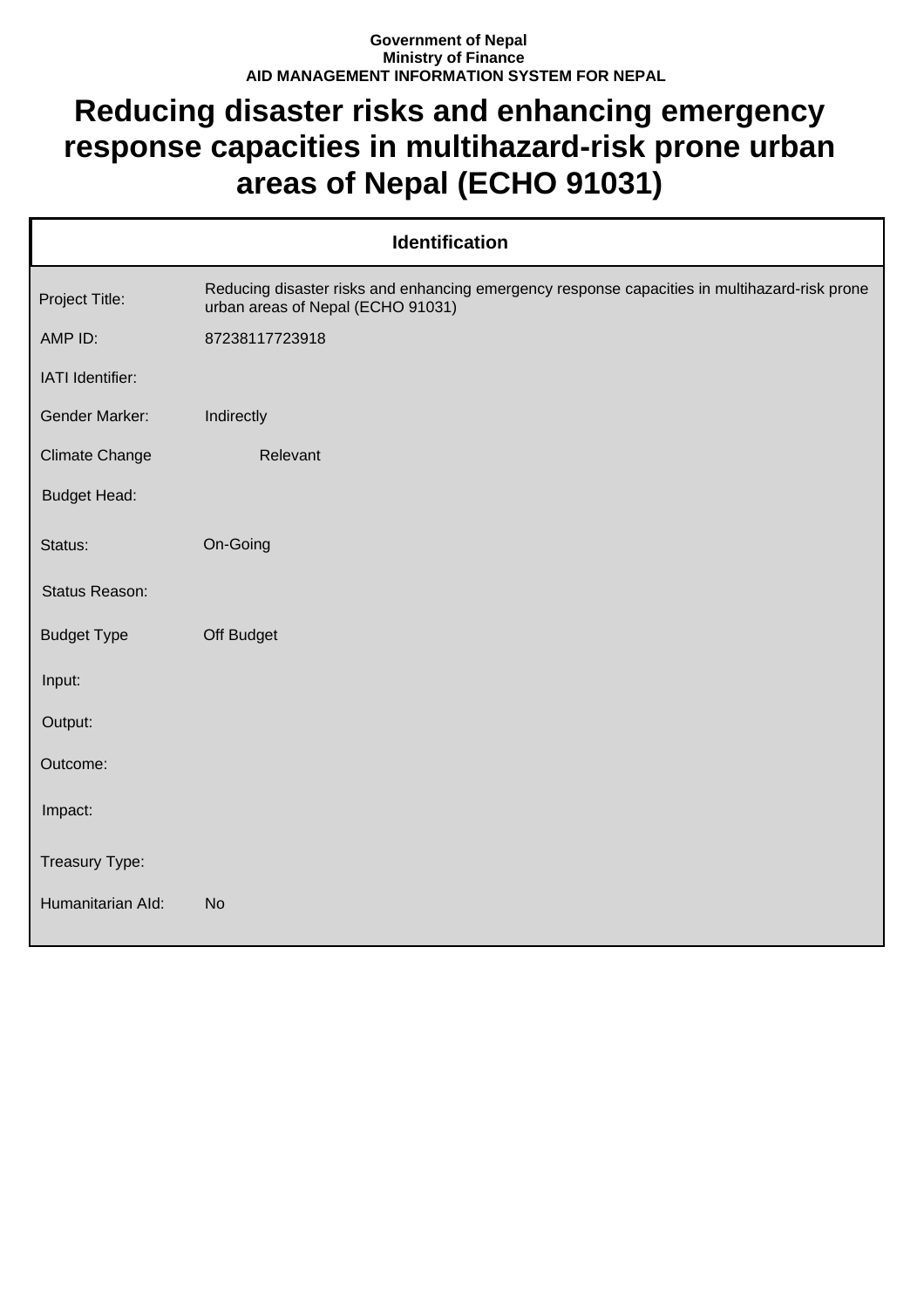| Location        |            |
|-----------------|------------|
| Location        | Percentage |
| Bagmati Pradesh | 100.0%     |

| <b>National Plan</b>                                                                                                |            |
|---------------------------------------------------------------------------------------------------------------------|------------|
| Program                                                                                                             | Percentage |
| [Building, Housing and Urban Development] [Infrastructure Development Policy] [National<br>Development Plan (NDP) ] | 100.0%     |

| <b>Sector</b>                                   |            |
|-------------------------------------------------|------------|
| Sector                                          | Percentage |
| Nepal Sector Classification URBAN DEVELOPMENT 0 | 100.0%     |

| <b>Implementing/Executing Agency</b> |        |  |
|--------------------------------------|--------|--|
| Donor                                |        |  |
| European Union                       | 0.0%   |  |
| <b>Responsible Organization</b>      |        |  |
| Ministry of Home Affairs             | 50.0%  |  |
| Ministry of Urban Development        | 50.0%  |  |
| <b>Executing Agency</b>              |        |  |
| European Union                       | 100.0% |  |
| <b>Implementing Agency</b>           |        |  |
| United Nations Development Programme | 100.0% |  |

| <b>Funding</b>             |                       |                    |                               |            |                     |
|----------------------------|-----------------------|--------------------|-------------------------------|------------|---------------------|
| Transaction<br>Date        | Type of<br>Assistance | Mode of<br>Payment | Post Earthquake<br>Assistance | Commitment | <b>Disbursement</b> |
| <b>UNDISBURSED BALANCE</b> |                       |                    | null                          |            |                     |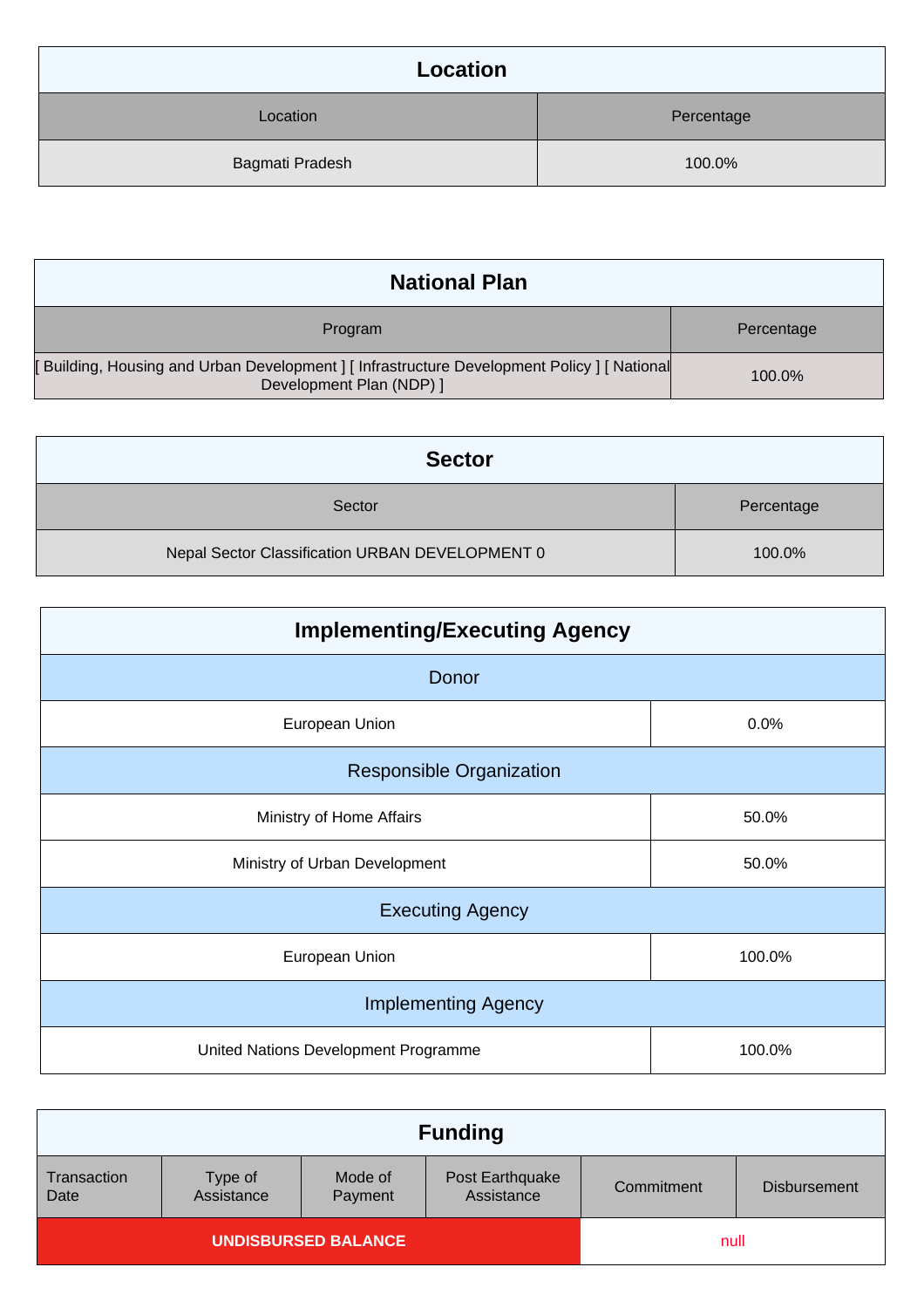| Transaction<br>Date        | Type of<br>Assistance | Mode of<br>Payment    | Post Earthquake<br>Assistance | Commitment | <b>Disbursement</b> |
|----------------------------|-----------------------|-----------------------|-------------------------------|------------|---------------------|
|                            |                       |                       | <b>European Union</b>         |            |                     |
|                            | <b>Actual</b>         |                       |                               |            |                     |
| 1/3/2019                   | Grant Aid             | <b>Direct Payment</b> | No                            | 1,139,700  |                     |
| 7/28/2019                  | Grant Aid             | <b>Direct Payment</b> | No                            |            | 891,040             |
| <b>Total</b>               |                       |                       | 1,139,700                     | 891,039    |                     |
| Total (European Union)     |                       |                       | 1,139,700                     | 891,039    |                     |
| <b>UNDISBURSED BALANCE</b> |                       |                       | 248,661                       |            |                     |

| <b>Progress Achieved</b>       |
|--------------------------------|
| Progress Achieved:             |
| Key Problems:                  |
| Steps Taken to Solve Problems: |

|                                   | <b>Funding Information</b> |
|-----------------------------------|----------------------------|
| <b>Total Actual Commitment</b>    | 1,139,700                  |
| <b>Total Planned Commitment</b>   | $\mathbf 0$                |
| <b>Total Actual Disbursement</b>  | 891,040                    |
| <b>Total Planned Disbursement</b> | 0                          |
|                                   |                            |